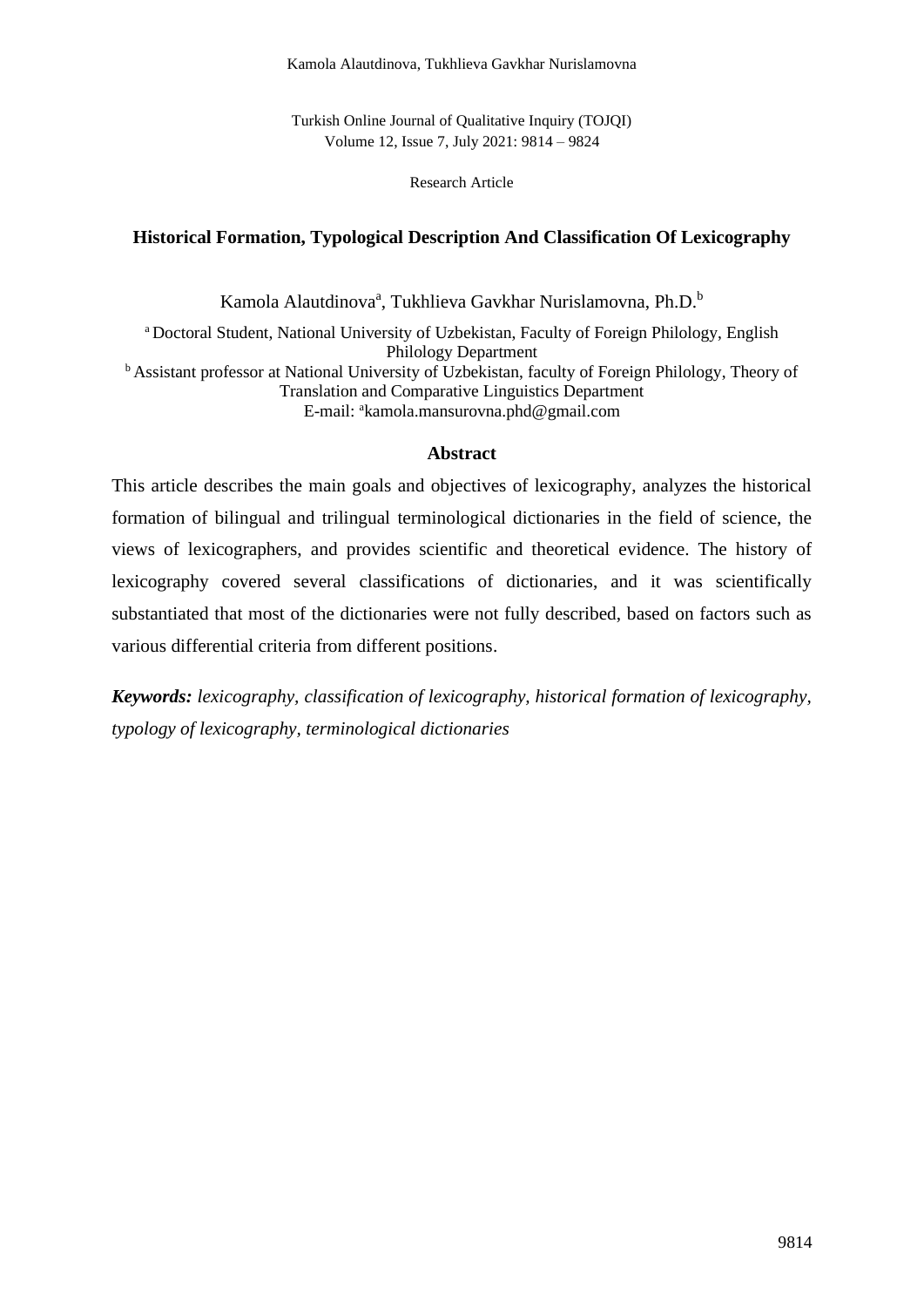#### **Introduction**

The influx of thousands of new terms and concepts from foreign languages after the 1990s has caused differences in the terminological system of the Uzbek language. That was the reason of a wide path to linguistic phenomena such as synonymy, polysemy, and homonymy, which are considered negative in linguistics. This situation occurs frequently in all terminological systems. Such a negative situation, as we know, improves data exchange, information communication processes. That is why we aim to discuss in detail in this article such topical issues of logistics terminology as regulation, standardization and prevention of clutter, development of lexical criteria.

The terms have all the characteristics of natural language lexical units. However, one of the important directions of lexicography is the work on defining the structure of terms related to a particular field of science, their regulation, and unification of terms and the creation of terms for new scientific and technical fields. $<sup>1</sup>$ </sup>

It is well known that the position of lexicography as a branch of science practice, art or some sciences is a process that is still debated among scholars. Undoubtedly, the lexicography is the science of creating, studying, and using dictionaries. As a shining proof of this idea, we can recognize the theoretical principles, laws, prostates developed by many theorists and practitioners. Lexicography can rightly be called the art of creating a dictionary. After all, lexical work violates all possible boundaries and requires direct artistic perception.

S. Landau, a member of the North American Lexicographic Society, noted, "Creating a dictionary does not require the brilliance and originality of ideas, this activity requires high intelligence, professionalism and dedication in complex work." [Landau, 1989, p.4]. <sup>2</sup>

The logical-conceptual harmony of the science of lexicography requires imagery and artistic expressiveness. There can be no lexicographer without a poetic approach to speech.

L.V. Sherba admits, "In general, vocabulary works on the basis of semantics, it is necessary to combine a particularly subtle understanding of language, that is, a certain degree of real nature of writing talent." [Sherba, 1958, p. 76].<sup>3</sup>

V.V. Dubichinsky points out that the science of lexicography is based on a certain strict linguistic theory, its laws and principles. The practice of lexicography is a separate literary genre as an art in which the skill and talent of the dictionary author play an important role.<sup>4</sup>

<sup>&</sup>lt;sup>1</sup> Мельников Г.П. Основы терминоведения. – М.: Изд-во ун-та дружбы народов, 1991. – С. 3.

<sup>2</sup> Landau S.I. Dictionaries: The Art and Craft of Lexicography - N.-Y., 1989.

<sup>3</sup> Щерба Л.В. Избранные работы по языкознанию и фонетике ־ Л., 1958.

<sup>4</sup> Дубичинский В.В. Лексикография русского языка: учеб.пособие [Текст] / Дубичинский В.В. – М.: Наука: Флинта, 2008. – 432 с.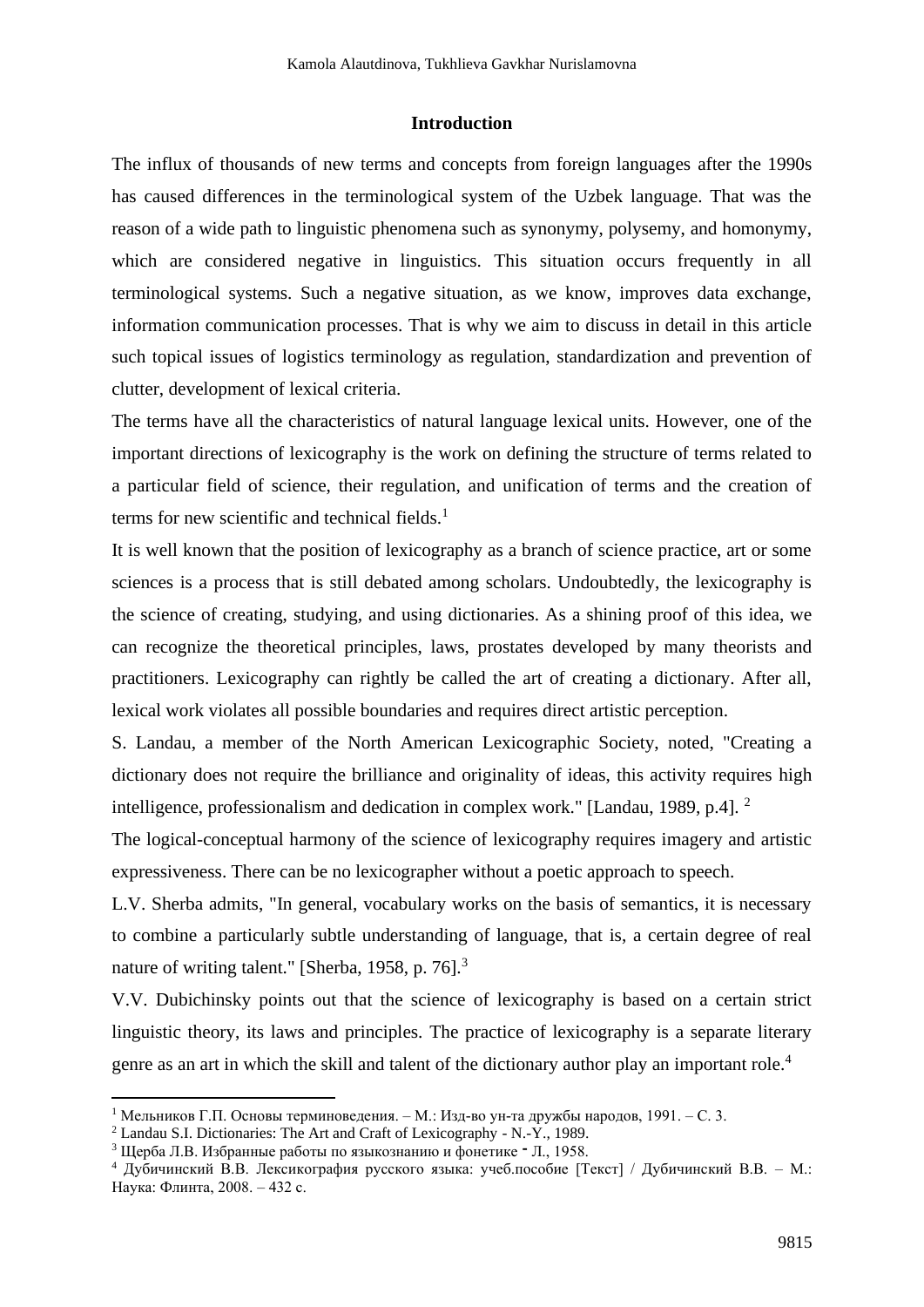Lexicography is like a theorist who deals not only with linguistic problems, solving them in terms of lexical description, but also with a practitioner who creates a work of art called a "dictionary". **Lexicography** (lexicon and ... graphics) - 1) compiling dictionaries, expressing practical lexical meanings. The content of the concept of lexicography consists of both theoretical lexicography, which includes the theory and history of the creation of dictionaries. It is also a practical lexicography consisting of the creation of dictionaries or primary dictionary materials. It should be noted that lexicography as a science is a dialectical dual unit. On the one hand, it is manifested as a separate scientific feature among other linguistic sciences, on the other hand, as a universal methodological science. Today, lexicography solves not only practical, but also informational, cognitive, methodological problems. This discipline is in the field of information technology, i.e computer linguistics, applied scientific experiments, general and pedagogical linguistics, etc. appears in

Lexicography is closely related to the sciences of linguistics, grammar, and lexicology. Lexicology studies the vocabulary of a language, and the lexicologist and lexicographer directly describe, analyze, and systematize the vocabulary of the language in their work. The difference between them is that while lexicology describes the general features of a dictionary as a system, lexicography describes each lexical unit in its own individual way, and lexicology serves as the theoretical basis of lexicography.

# *The main functions of lexicography are emphasized briefly and clearly by N.Z. Kotelova. They include*:

- 1. Scientific description of the direct history of the language, the scientific stability of the improvement of modern language; ("I think that lexicographers can not only record information, but also offer students potentially necessary lexemes")
- 2. Systematization of linguistic knowledge;
- 3. Establish rules for standardizing, speaking and writing the native language;
- 4. Interpret incomprehensible, obscure or outdated words;
- 5. Ensuring interlingual communication and translation practice;
- 6. Deep knowledge of the history and culture of the speakers and teaching a foreign language.

The history of the development of applied lexicography in English dates back several thousand years, and it has always been observed that lexicographers in these periods had a need to give their works a certain name. In the titles of 20th-century English dictionaries, terms such as dictionary, thesaurus, glossary, encyclopaedia, and equivalents in various other languages can be found. The lexical units that sometimes occur in dictionary names also have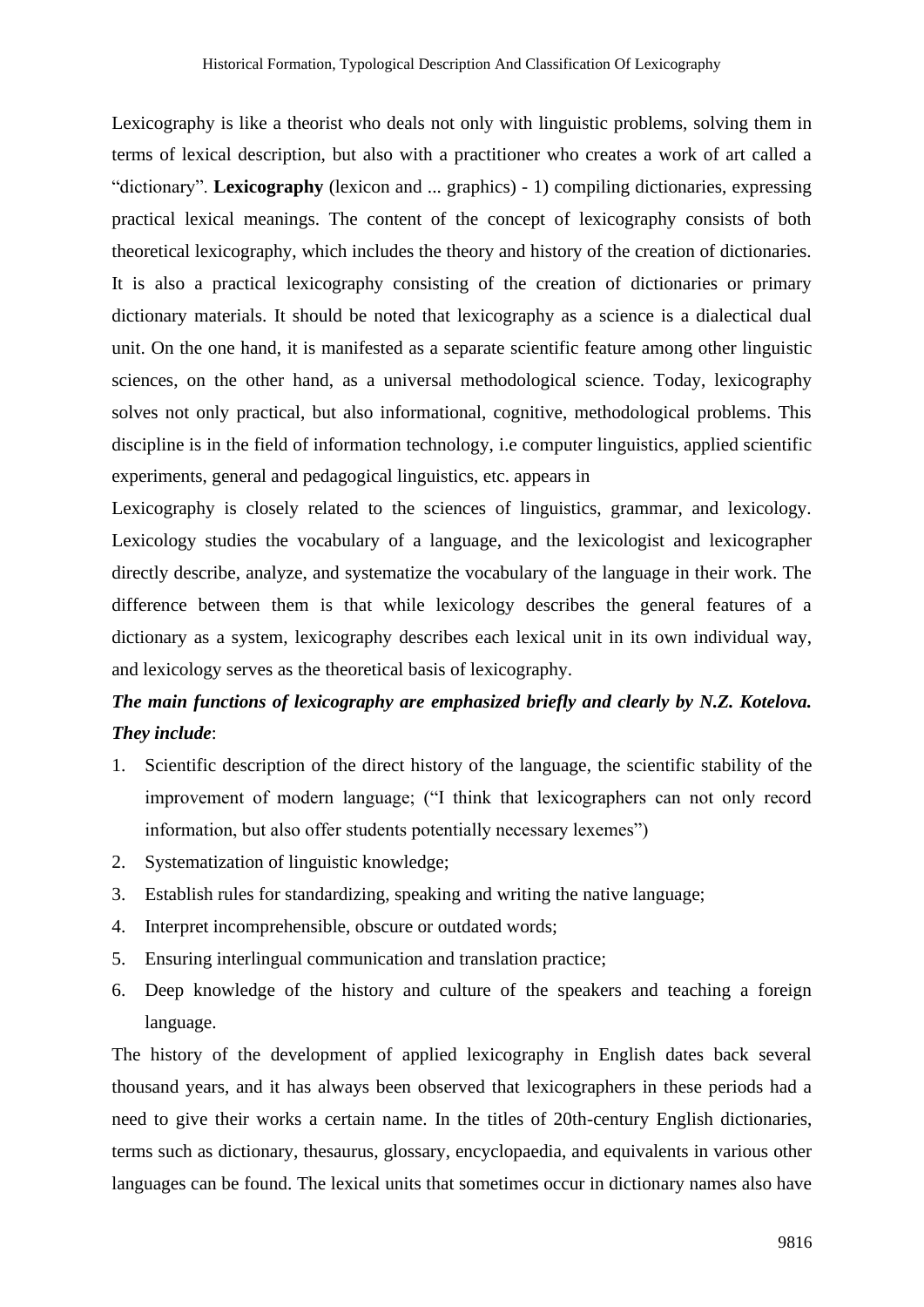a metaphorical meaning because they are in a sense the basis of all lexicographic terminology.

It should be noted that practical lexicography performs many socially important functions in addition to compiling dictionaries. Dictionary work, in particular, the study of one's own and other languages, the description and standardization of the native language (ie, using explanatory spelling and other types of dictionaries), the provision of interlingual communication (bilingual and multilingual dictionaries), scientific study of a particular lexicon (etymological, historical dictionaries), etc. cause

According to encyclopedic dictionaries, lexicography arose in the early stages of the development of writing in different peoples as a result of the need to know the meaning of an obscure lexeme, ie an obsolete, dialectal, special or foreign language word. The first compiled dictionaries were generalized, universal in nature, and the various forms and appearances of dictionaries appeared in later periods.<sup>5</sup> It is no exaggeration to say that the history of Uzbek lexicography began with Mahmud Kashgari's "Devonu lug'otit turk". This dictionary is not only a description of words and their meanings, but also a source of information on the history, customs, geographical location of the Turkic peoples, and is the first bilingual Turkish-Arabic dictionary.

Mahmud Zamakhshari's works "Asos ul baloga", "Muqaddimat ul-adab" are also of great theoretical and practical importance in Uzbek lexicography. Also, several dictionaries were created in the 15th-16th centuries. For example: "Abushqa" annotated dictionary, Tole Imoni Hiravi's "Ba'doye ul-luhat", Muhammad Riza Khoksor's "Muntahab ul-lug'at", Mirzo Mahdiykhan's "Sangloh", Muhammad Yaqub Chingiy's "Kelurnoma", Suleiman Bukhari's "Lugati chigatay va turki usmoniy" ", Isakhan Ibrat's" Lugati sitta as-sina "(six-language dictionary) and so on.

In the 1st quarter of the 20th century, due to the need for various extralinguistic factors and the demands of the time, the development of lexicography in Turkestan was further improved, in particular, with the creation of bilingual dictionaries. V.M.Nalivkin and M. Nalivkins' in 1884-1912, the repeatedly published a "Russian-Sart, Sart-Russian dictionary", compiled by Ashurali Zahiri in 1927, and published a two-volume "Russian-Uzbek perfect dictionary", which later became the basis for bilingual dictionaries created in our country. To date, about 15 comparative dictionaries in foreign languages and Uzbek have been created,

<sup>5</sup> https://uz.wikipedia.org/wiki/Leksikografiya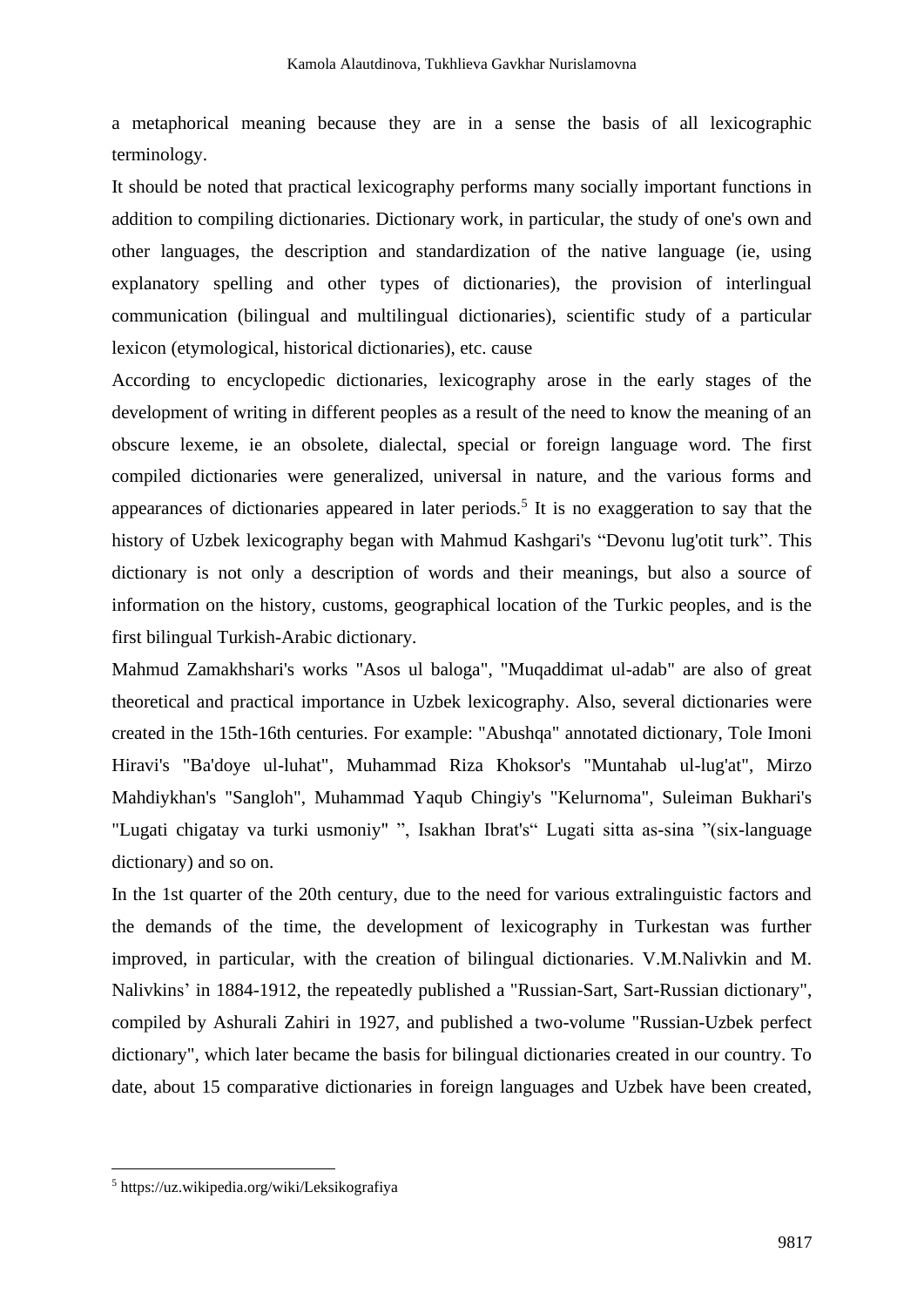and hundreds of bilingual and trilingual terminological dictionaries in the field of science have been created.

The development of Uzbek lexicography in recent years is of particular importance. This is evidenced by the creation of the following various sectoral and translation dictionaries:

G.Ahmedov, H.Bektemirov's "Russian-Uzbek dictionary of law terms" published in 2002, MMAkhmedova's "English-Uzbek-Russian dictionary of botanical terms" published in 2003, A.Azamov's 2004 edition of " Russian - Uzbek dictionary of Atmospheric physics terms ", Sh.Bobojonov, I.Islamov's, " Dictionary of word graduation of the Uzbek language " in 2009, S.S. Bulatov's " Explanatory dictionary of terms of pottery, painting and wood carving " in 1991, T. Ergashev's "Uzbek-English-Russian Dictionary of Economic Terms" published in 2001; The Terminology and Dictionary Service of the Academy of Sciences of the Republic of Uzbekistan has published a number of annotated dictionaries on information and communication technologies in cooperation with specialists in the field.

Of course, such dictionaries indicate the development of the field of lexicography, but the different classification of dictionaries is always recognized as one of the most controversial issues among lexicographers.

According to E.V. Kuznetsova, "the type of any dictionary is determined by two different factors: the nature of the reflected lexical material and its practical meaning" [Kuznetsova, 1988, p. 3].<sup>6</sup> According to the scholar, the history of lexicography includes several classifications of dictionaries, which are based on factors such as various differential criteria, especially from different positions, and most of the dictionaries are not fully described.

### *L.V.Sherba classified as follows<sup>7</sup> :*

- 1. Academic dictionary (performs the normative function);
- 2. Dictionary reference (dictionary-reference) (definition of speech use);
- 3. Encyclopedic dictionaries (information about realities);
- 4. General dictionaries (covering the lexical richness of a particular language);
- 5. Thesaurus (giving a specialized vocabulary);
- 6. Simple dictionary (giving all the lexicon in one language);

7. Annotated dictionary (monolingual dictionaries) - translation dictionary (bilingual or multilingual);

8. Vocabulary is non-historical (synchronous reflection of vocabulary);

9. Historical dictionary (etymological dictionaries). [Shcherba, 1974, b. 265-304].

<sup>6</sup> Кузнецова Э.В. Предисловие // Лексико-семантические группы русских глаголов Свердловск, 1988

<sup>7</sup> Щерба Л.В. Языковая система и речевая деятельность ־ Л., 1974.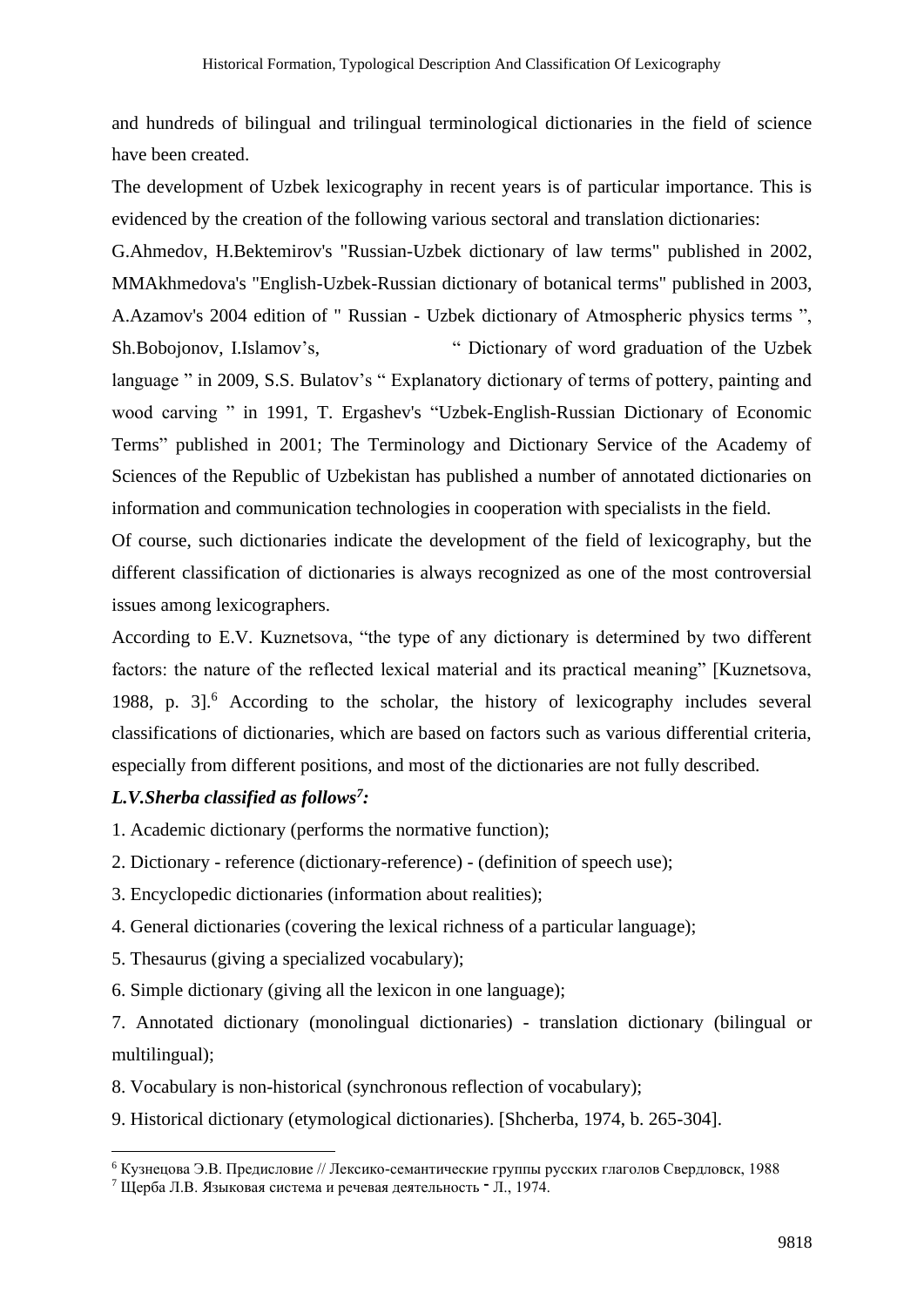*V. V. Morkovkin classified the typology of philological dictionaries on 3 grounds:* "what is the basis", "what basis", "for whom basis" - lexical dictionaries, spelling, orthoepic, annotated, lexical translation, according to the morphemic structure of words, synonymic value of words, antonymic value of lexemes according to and so on;

• nominal and verb-controlled phrases;

• phraseological dictionaries;

• strong and weak phraseological units, proverbs and sayings, stable comparisons, clichés and speech formulas;

• dictionaries with simple units of the lexical system (synonyms, homonyms, ideographic dictionaries of all kinds, foreign words, neologisms, etc.);

• lingvocentric and anthropocentric dictionaries;

• aspect and polyaspect;

• according to the method of data identification; - explanatory and demonstrative;

• receptive (receptive) passive dictionaries, productive (effective) active dictionaries and receptive-productive dictionaries;

• diachronic and synchronous dictionaries;

• according to the location of the language material: formally arranged (in alphabetical order: forward and reverse) and arranged according to the content (ideographic and cellular (gnezdovye);

• according to the method of creating dictionaries: autonomous and educational dictionaries;

• independent and combined (joint) dictionaries;

• typographic and computer dictionaries<sup>8</sup> [Morkovkin, 1994, p. 13-23].

The typology of phraseological dictionaries developed by Professor M.E Umarkhodjaev is of great importance in oriental lexicography. The professor also agrees with V.V. Morkovin. In his opinion, first of all, lexicographers should determine the purpose and addressee of the dictionary: "First of all, it should be noted that lexicographers first of all determine who and why the dictionary is created, and its size should be taken into account  $"9(p. 15)$ .

Especially in the case of phraseological dictionary creation, it is no coincidence that in the creation of multilingual dictionaries, the first task of the scientist is to develop a typology of

<sup>8</sup> Морковкин В.В. Типология филологических словарей // Vocabulum et vocabularium - Харьков, 1 9 9 4 - Вып 1 - С. 13-23.

<sup>9</sup> Умархўжаев М.Э. Лексикология лексикография фразеология фразеография. // Андижон 2010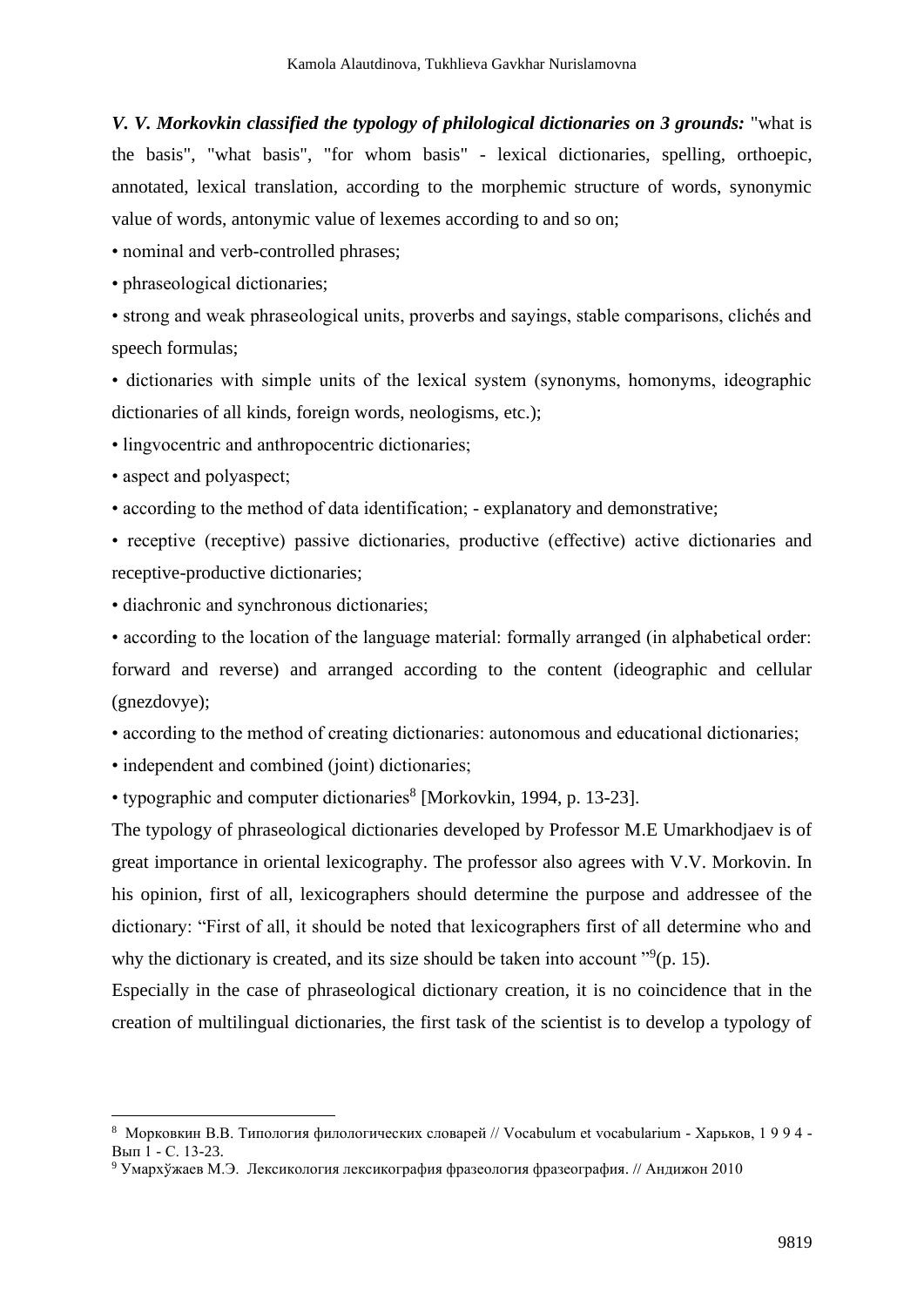phraseological dictionaries of these languages, because inductive method is natural  $^{10}(B.5, \theta)$ 17).

In our opinion, from the lexicographic and typological point of view of this type, classifications play an important role in the systematization and regulation of lexical norms. The systematic publication of each dictionary requires the study of even the smallest details of lexicographic strategy and tactics.

Classifications of terminological dictionaries in lexicography also have their own characteristics and play an important role in linguistics. Based on the objectives of our research, we observe the classification of terminological dictionaries and give examples.

# *V.M. Leichik classified dictionaries according to differential criteria (DC is used in the following places in the following form) as follows:*

• Thematic coverage DC: multidisciplinary, sectoral (thematic), narrow sector (private sector);

• according to the DC content of the left part of the dictionary entry (title word): term dictionaries, term element births;

• according to the DC content of the right part of the dictionary entry: dictionaries consisting of translations (equivalent dictionaries), annotated, informative dictionaries, lists of terms (glossaries, ideographic, descriptive dictionaries);

• according to the DC method of arranging dictionaries: alphabetically and non-alphabetically (cellular, alphabet-cell), statistical (alphabetical and non-alphabetic);

• According to the DC of the goals and objectives of dictionaries: uzus dictionaries (registration, inventory), regulatory (normative and non-normative), popular science, educational, informative (information-seeking thesauruses, classifiers, rubricators), systematizer (terminological dictionaries), frequency, reverse dictionaries);

• according to DC covering languages: monolingual, bilingual, multilingual dictionaries;

• According to DC novelty: dictionaries of new terms<sup>11</sup> [Leychik, 1988, p. 45].

### *According to Z.I. Komarova, they are classified as follows:*

- According to the number of languages given: monolingual-bilingual-multilingual;
- According to the main purposes: explanatory-translational-systematic dictionaries;
- According to the given industries and industries: multi-industry-industry-low-industry;
- By purpose: conceptual-frequency-reverse-order-dictionaries;

<sup>10</sup> Умарходжаев М.Э. Проблема типологии и вопросы фразеологии. Во всесоюзном семинаре по вопросам преподавания новых дисциплин, Ташкент, 1973

<sup>&</sup>lt;sup>11</sup> Лейчик В.М. Опыт построения классификации терминологических словарей // Теория и практика научно-технической лексикографии - М., 1988.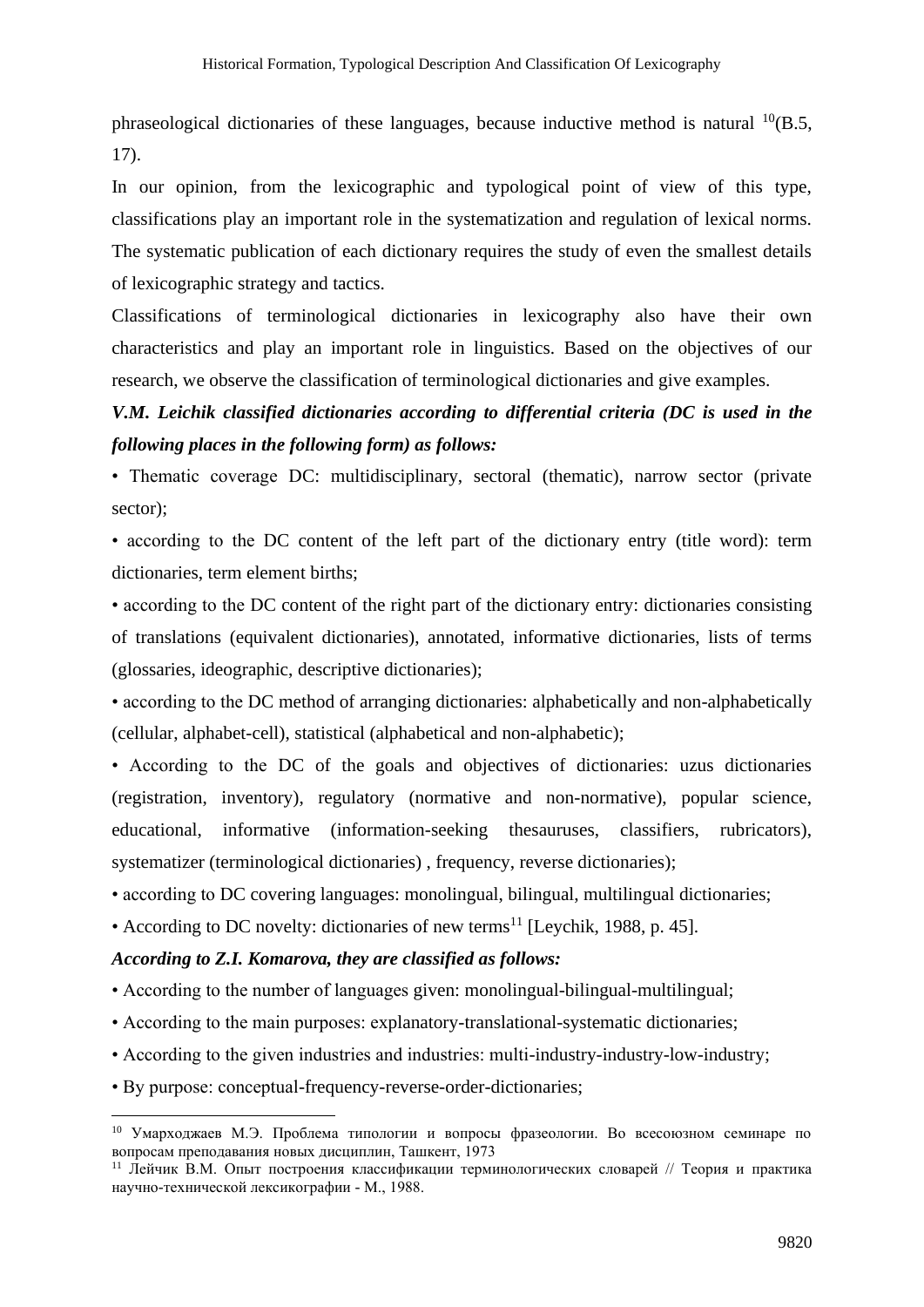• According to the ownership and principles of semantization: encyclopedic-explanatory does not contain definitions;

• According to the structure of the dictionary: full-medium-short; dictionaries, dictionaries for people, computer-based dictionaries;

• According to the purposes: various educational specialists, qualification-researcherspractitioners-students-vocational schools-students of technical universities, etc .;

• By location of terms: alphabetical-cellular, cellular-alphabetical, interchangeableideographic-hierarchical, etc .;

• According to the level of normalization of the uzus: normative-standardized;

• According to the level of modernity of terms: new-historical<sup>12</sup> [Komarova, 1990, p. 108-109]

Similar interesting classifications can be observed in the works of foreign lexicographers. For example: Malkiel, Quemada, Guilbert, Ray, Wiegand, Kuhn, Geeraerts, Hausmann<sup>13</sup>, and others are classified.

By creating such a comprehensive system and classification of dictionaries, it solves lexicographic problems, expands knowledge about language, knowledge about the scope of vocabulary, and more accurately expresses the typological features of lexicography.

In our research work, we have tried to rework the typology of existing dictionaries by analyzing the known classifications and generalizing the typology of dictionaries. According to him, it provides an opportunity to analyze and classify lexicographic works for educational and other practical purposes. It is proved that dictionaries are constructed on the basis of a multifaceted plan and that diversity creates many differential bases.

## **1. Monolingual dictionaries, depending on the direct amount of languages described in the dictionary:**

a) descriptive or explanatory dictionaries (encyclopedic, annotated terminological, etymological, onomastic, educational, linguistic, foreign words dictionary and so on);

<sup>13</sup> Malkiel Y. A Typological Classification of Dictionaries on the Basis of Distinctive Features //Problems in Lexicography / Ed. by F.Householder and S.Sapporta - Bloomington, 1962 - P. 3-24.

Quemada В. Les dictionnaires du français moderne 1539-1863 - P., 1967.

Guilbert L. Dictionnaires et linguistique: Essai de typologie des dictionnaires monolingues français contemporains // Langue française 2 - 1969 - P. 4-29.

 $12$  Комарова З.И. Научно-техническая лексикография как наука: проблематика и методы // Vocabulum et vocabularium - Харьков, 1994־ Вып. I - С. 181-191.

Rey A. Typologie génétique des dictionnaires // Langages 19 ־ 1970 ־ P. 48-68.

Wiegand H.E. Nachdenken über Wörterbücher: Aktuelle Probleme II G.Drosdowski, H.Henne,

H.E.Wiegand. Nachdenken über Wörterbücher - Mannheim, 1977-S. 51-102, Kuhn P. La Lexicographie // Language -1970 - п. 19., Geeraerts D. Dictionary Classification and the Foundations of Lexicography // I.T.L.Review 63 -1984-P . 37-63. Hausmann F.J. Wörterbuchtypologie // W.D.D. - 1989 - V. 1 - P. 968-980.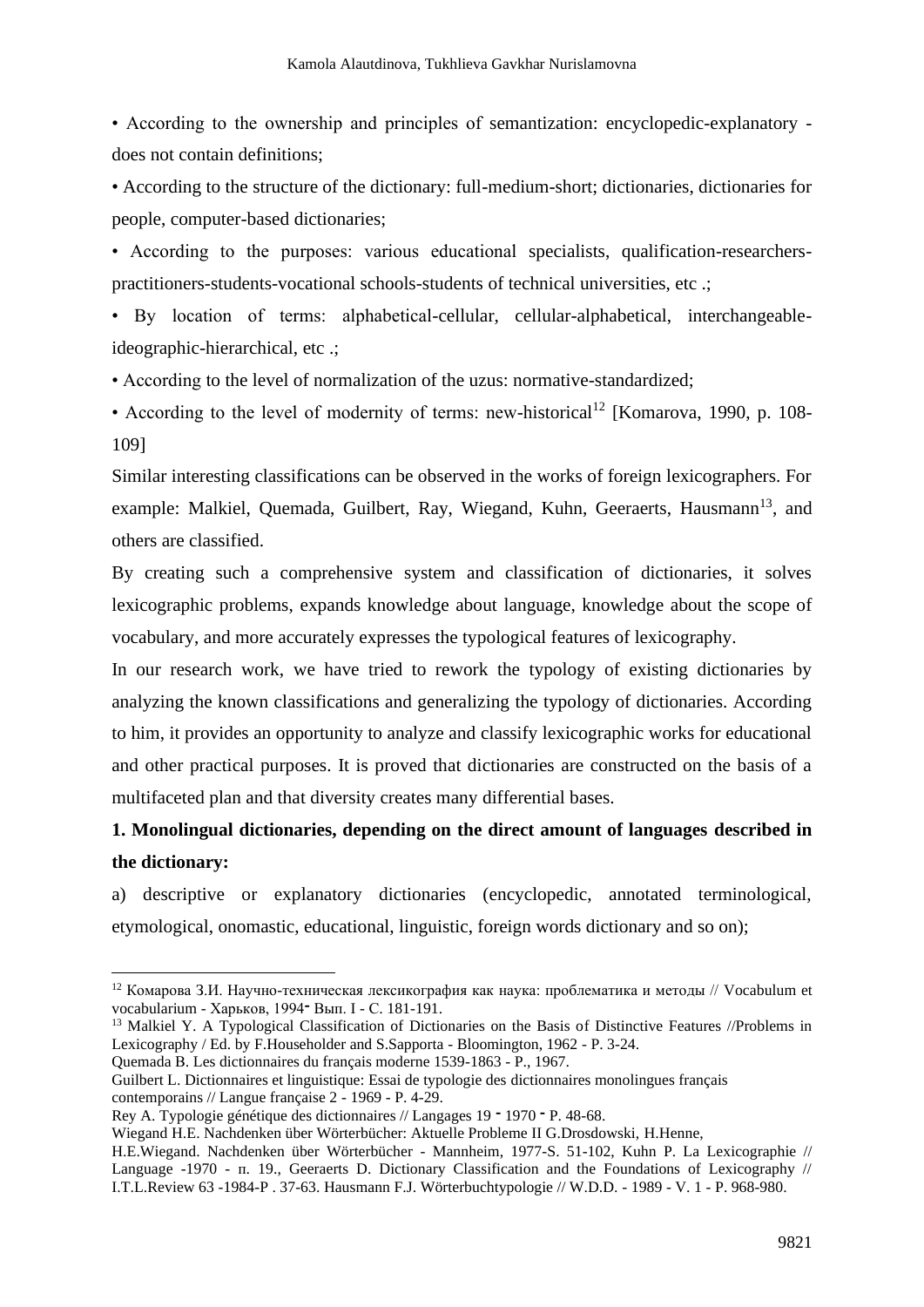b) words that are expressed in dictionaries without explanation (spelling, frequency, inverse, ideographic, etc.);

c) Bilingual and multilingual, translated dictionaries

### **On the Lexical Structure of Dictionaries**

a) Dictionaries, including "unlimited" dictionaries (encyclopedic, annotated, orthographic (spelling), orthoepic, thesaurus, etc.);

b) Dictionaries describing a particular selected or selected lexical layer:

1) chronological (etymological, historical, dictionaries of new words - neologisms, etc.);

2) according to the "methodological" layers of phrases (dictionaries of literary, oral, local languages, jargon, dialectics, etc.);

3) according to the author's vocabulary (dictionaries of writers, poets, philosophers and other languages);

4) features of vocabulary from a territorial point of view (on dialectics, regionalism, Americanism and other dictionaries);

5) According to the internal gradient of words (synonymous dictionaries, antonyms, paronyms, homonyms, phraseological dictionaries, etc.);

6) according to the addressee (school, foreigners, dictionaries for business, etc.);

7) according to the professional choice of phrases: (terminology, branching, classifiers, terminological theurus, terminological munitions, etc.).

### **According to the Size:**

- large or "complete";

- "short";

- lexical minima (minums).

### **Data Processing and Details:**

Computerized;

Printed book dictionaries:

a) multi-volume, single-volume dictionaries;

b) wallet dictionaries (small dictionaries);

c) illustrative (pictorial, illustrative dictionaries, sign and mimetic dictionaries);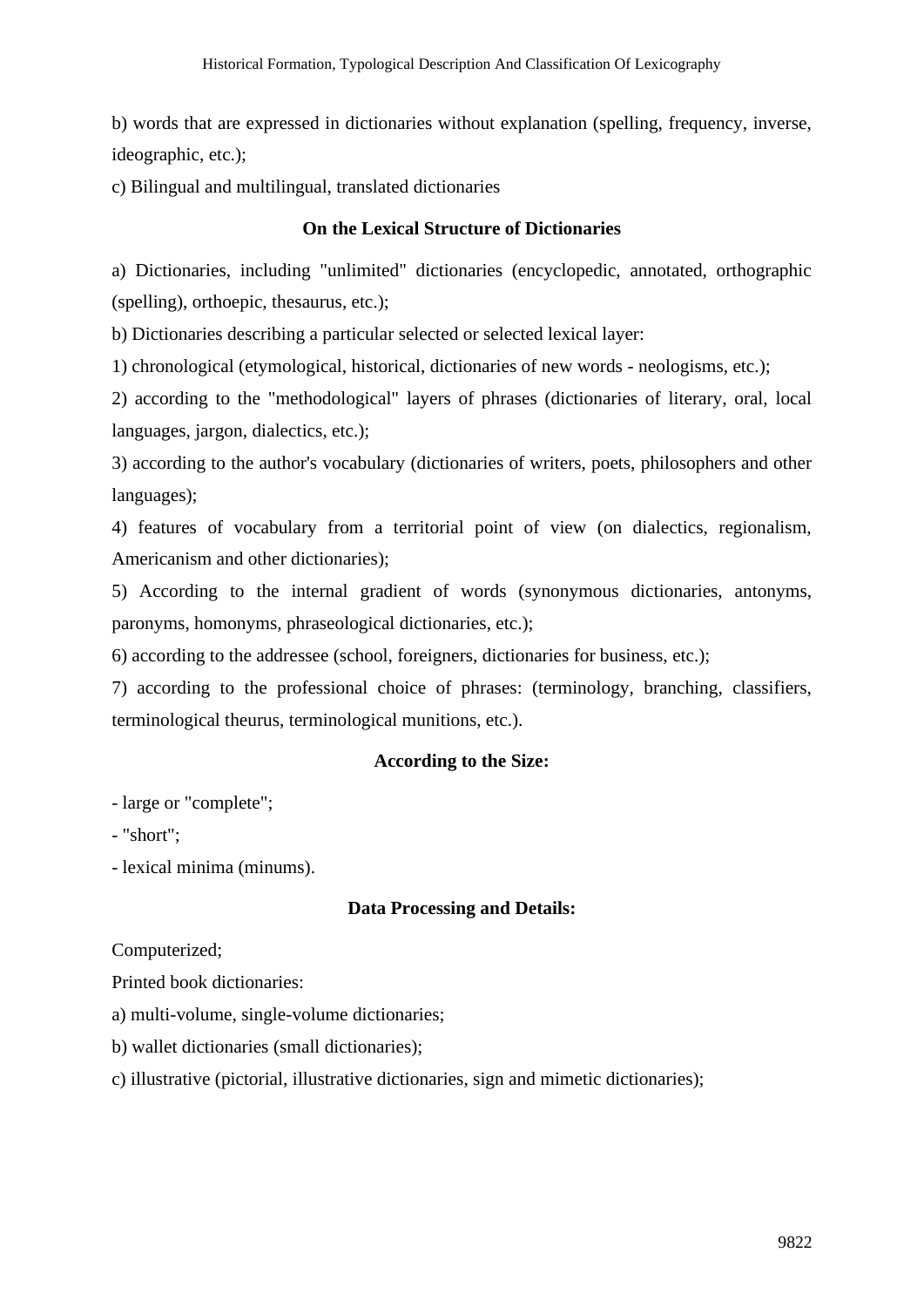# **Mixed or complex dictionaries (explanatory translation dictionaries, translation synonymous dictionaries, etymological-phraseological dictionaries, etc.).**

It is understood from our classifications that system of dictionaries are complex. However, it should be noted that it is primarily a system of dictionaries that is understood as the only concept of dictionary typology aimed at theoretical and methodological word enrichment. We provide the following working definition of the system of dictionaries, supporting and supporting various definitions and comments of lexicographers.

**A dictionary system** is a collection of dictionaries that give a description of a particular (including the same) language unit in different genres, with different aspects. For example, explanatory, ideographic, grammatical and other types of dictionaries are based on the lexical core of English or Uzbek languages.

Although the creation of such systems today is complex, we believe that the systematic publication of each dictionary plays an important role in serving to improve even the smallest details of lexicographic strategy and tactics.

**Conclusion:** The processes of development of any language, the changes that take place in it, are reflected in its dictionaries. Also, certain achievements in the field of lexicography require attention to new theoretical problems of lexicography.

It is proved that a comprehensive system of dictionaries, the creation of classifications, solutions to lexicographic problems, knowledge of language, lexical richness, more accurate expression of the typological features of lexicography. By analyzing the various classifications, generalizing the typology of dictionaries, a revision of the typology of existing dictionaries has been done, and a working definition of the concept of a dictionary system has been developed.

Annotated dictionaries are intended for the general public, and the linguistic terms derived from them are popular terms. Consequently, the period of publication of dictionaries is also interdependent, as the terms analyzed are an important factor in determining the level of development of English and Uzbek terminology in a given period. Besides in dictionaries are given the following information about a lexeme - a) etymological, i.e. information about its formation and development; b) information about a language; c) applicable field names; g) synonyms or antonyms.